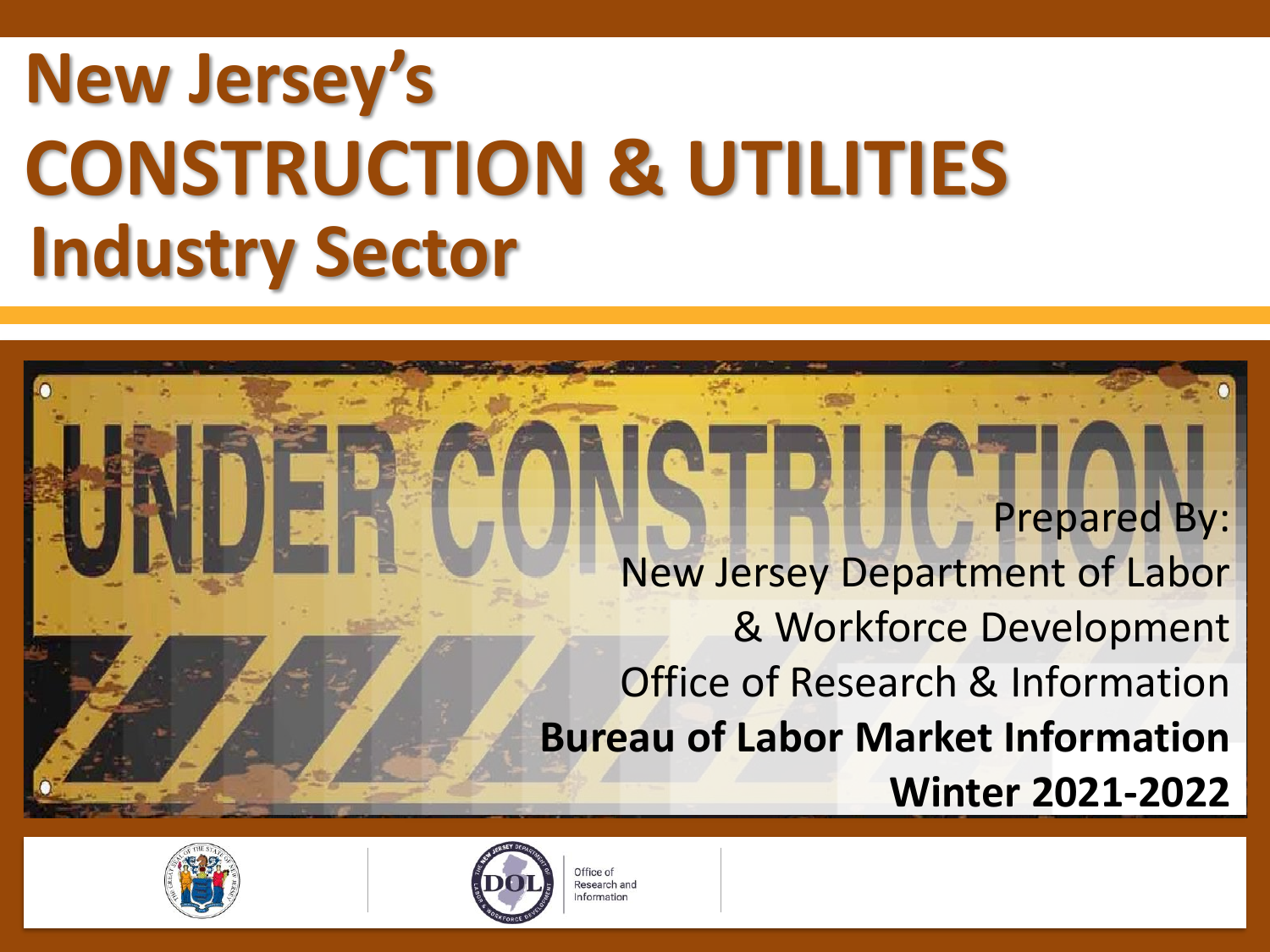## **NEW JERSEY CONSTRUCTION & UTILITIES INDUSTRY SECTOR NORTH AMERICAN INDUSTRY CLASSIFICATION SYSTEM (NAICS)**

#### **CONSTRUCTION**

**2361 Residential Building Construction**

**2362 Nonresidential Building Construction**

**2371 Utility System Construction**

**2372 Land Subdivision** 

**2373 Highway, Street, and Bridge Construction**

**2379 Other Heavy and Civil Engineering Construction**

**2381 Foundation, Structure, & Building Exterior Contractors**

**2382 Building Equipment Contractors**

**2383 Building Finishing Contractors**

**2389 Other Specialty Trade Contractors**

#### **UTILITIES**

**2211 Electric Power Generation, Transmission & Distribution**

**2212 Natural Gas Distribution**

**2213 Water, Sewage and Other Systems**





Office of Research and Information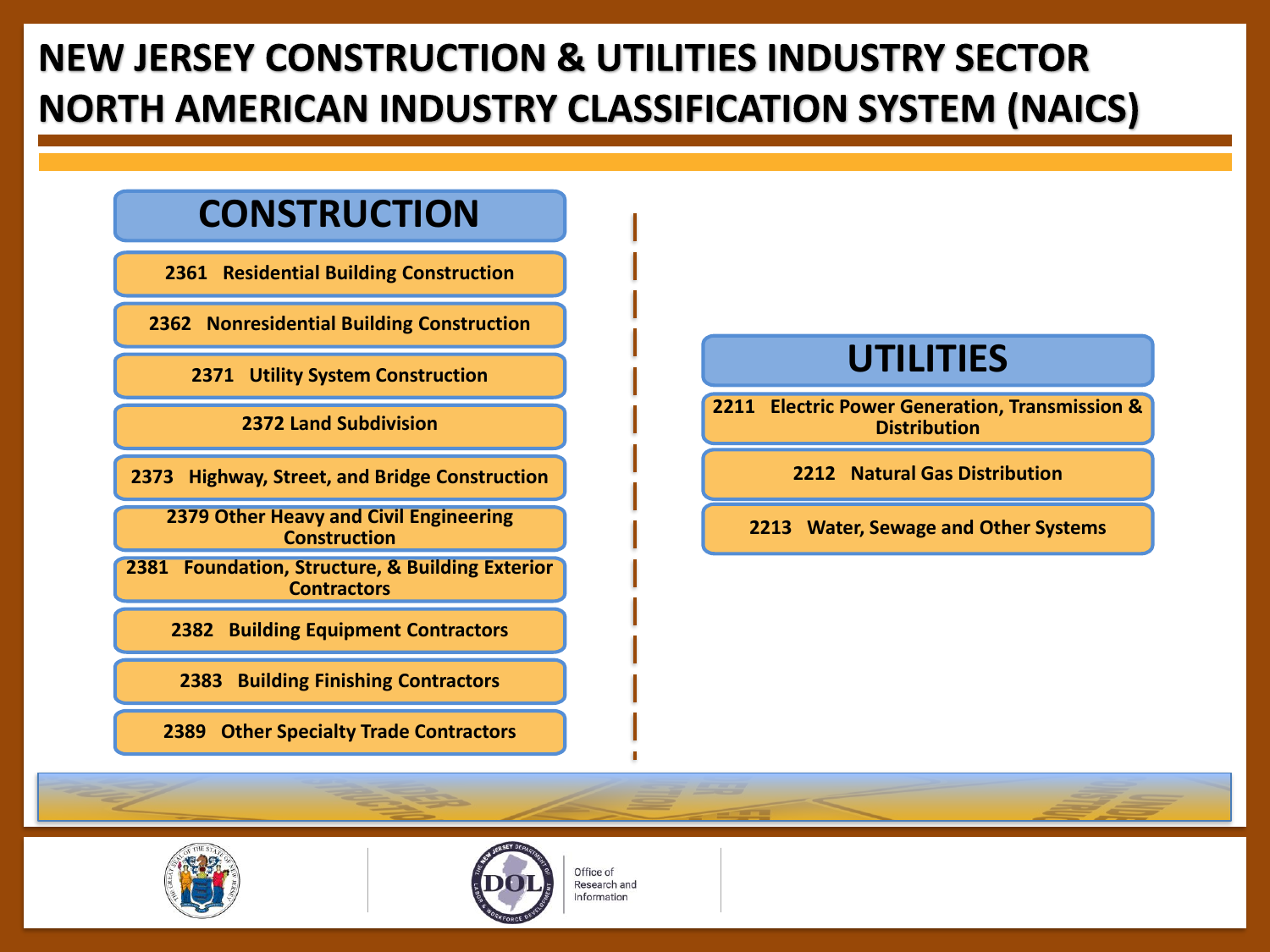### **NEW JERSEY CONSTRUCTION AND UTILITIES INDUSTRY HIGHLIGHTS**

- In 2020, the construction and utilities industry had employment levels of 151,600 and 13,800, respectively
- There are 23,150 construction and utilities establishments accounting for, 8.3 percent of all the establishments in the State
- Annual average salary for all construction workers is \$77,900, while workers in the utility industry earn an average of \$130,320
- Approximately 80 percent of the construction and utility occupations in New Jersey require a high school diploma or less





Office of Research and Information

Source: NJ Department of Labor & Workforce Development, Quarterly Census of Employment and Wages, 2020 Annual Averages Prepared by: New Jersey Department of Labor and Workforce Development, December 2021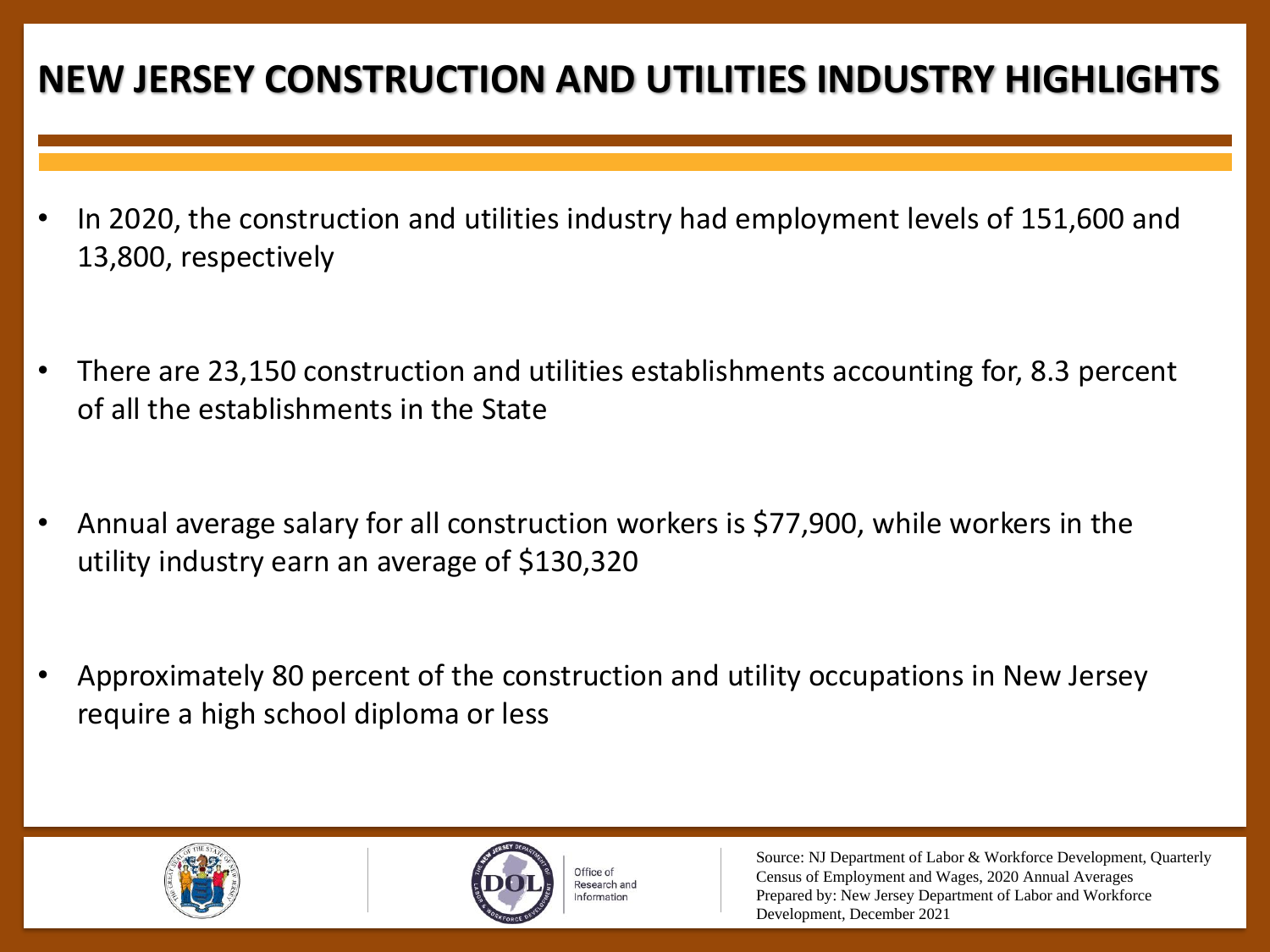## **NEW JERSEY CONSTRUCTION & UTILITIES INDUSTRY SECTOR OVERALL STATE IMPACT IN 2020**



Office of Research and Information



Source: NJ Department of Labor & Workforce Development, Quarterly Census of Employment and Wages, 2015 – 2020 Annual Averages Prepared by: New Jersey Department of Labor and Workforce Development, December 2021

**Utilities All Other Industries**

**91.6%**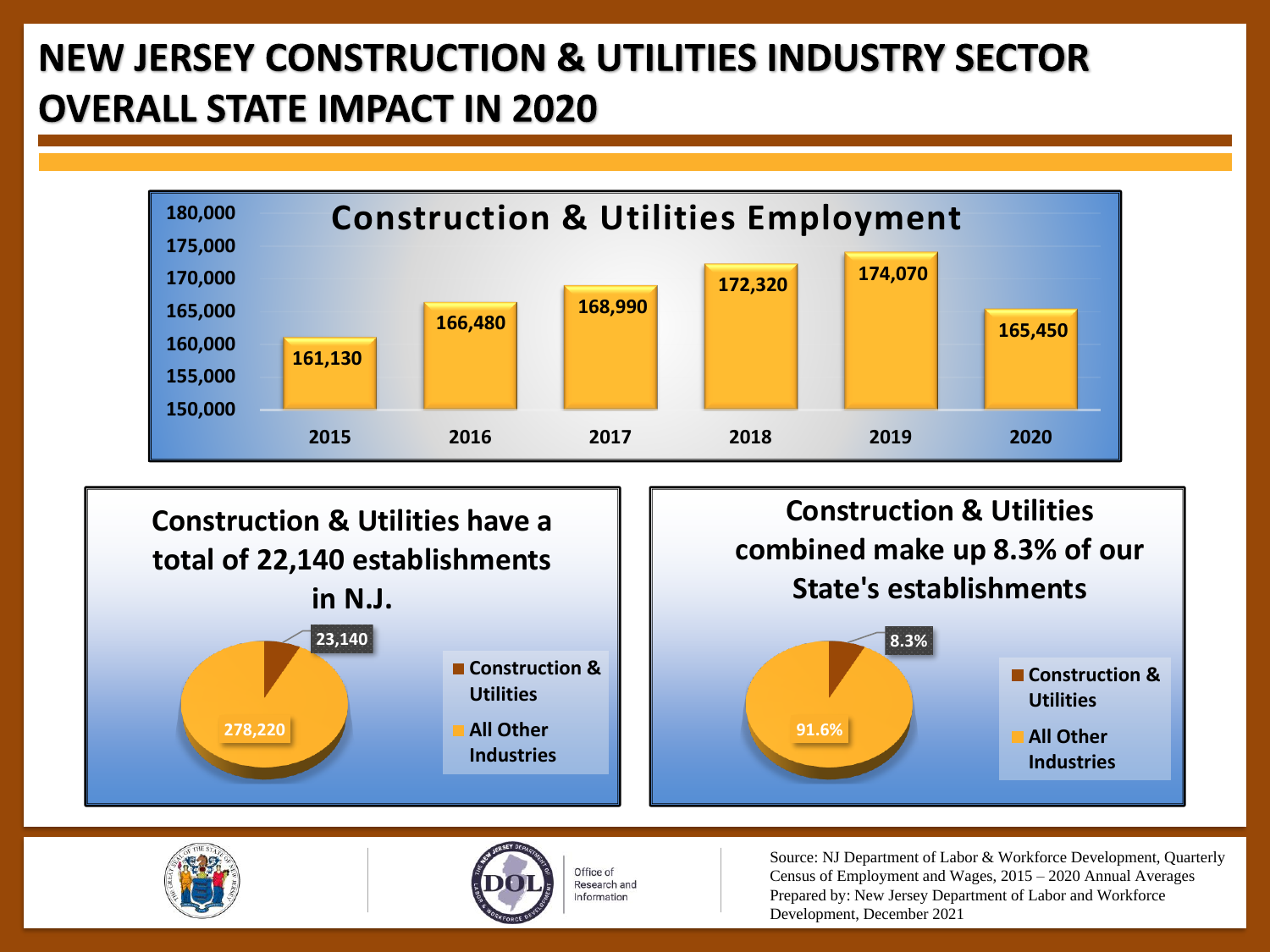#### **NEW JERSEY CONSTRUCTION & UTILITIES EMPLOYMENT BREAKDOWN, 2020**







Office of Research and Information

Source: NJ Department of Labor & Workforce Development, Quarterly Census of Employment and Wages, 2020 Annual Averages Prepared by: New Jersey Department of Labor and Workforce Development, December 2021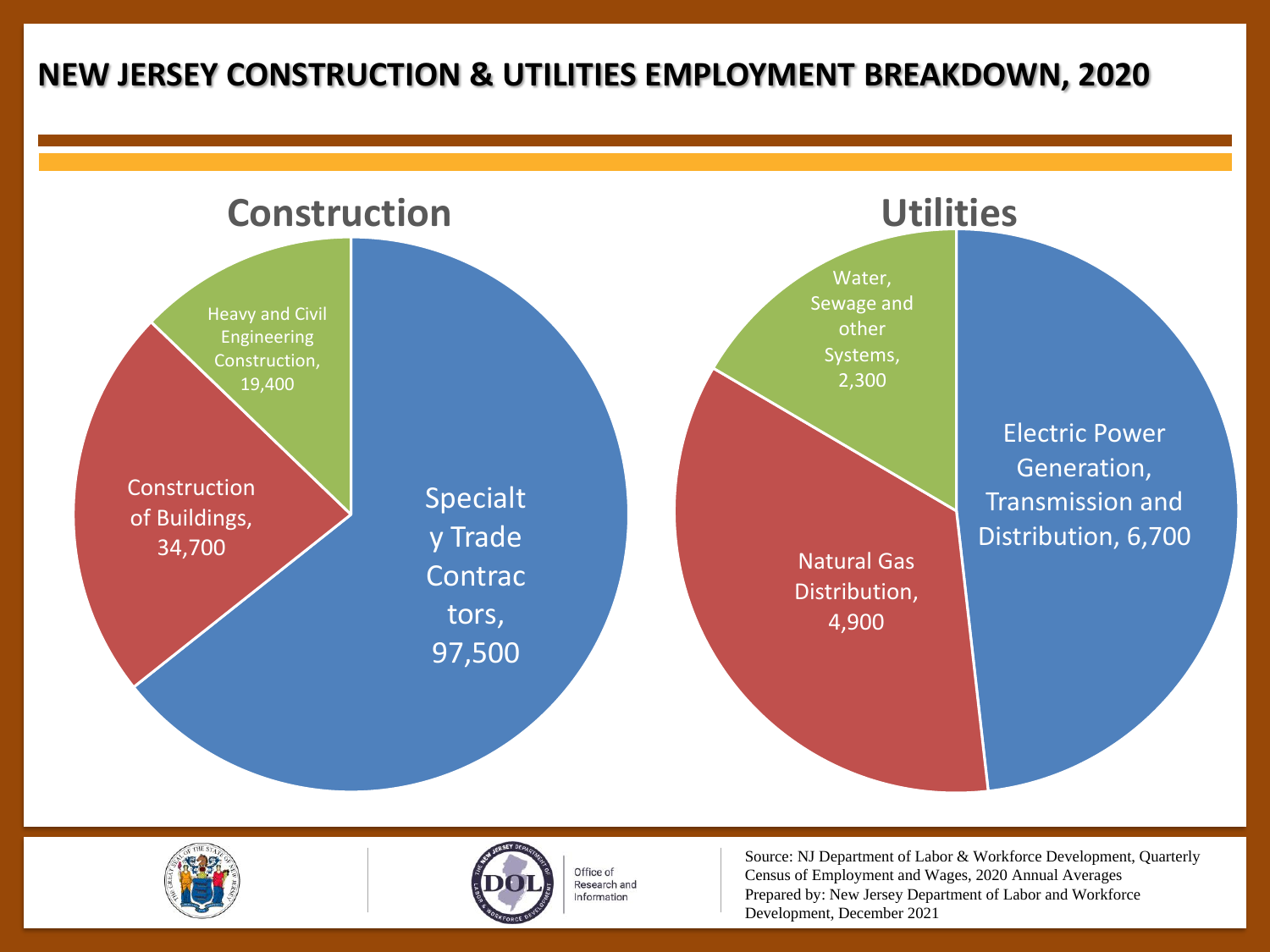# **NEW JERSEY CONSTRUCTION & UTILITIES INDUSTRY SECTOR ANNUAL SALARIES FOR SOME CONSTRUCTION OCCUPATIONS, 2020**

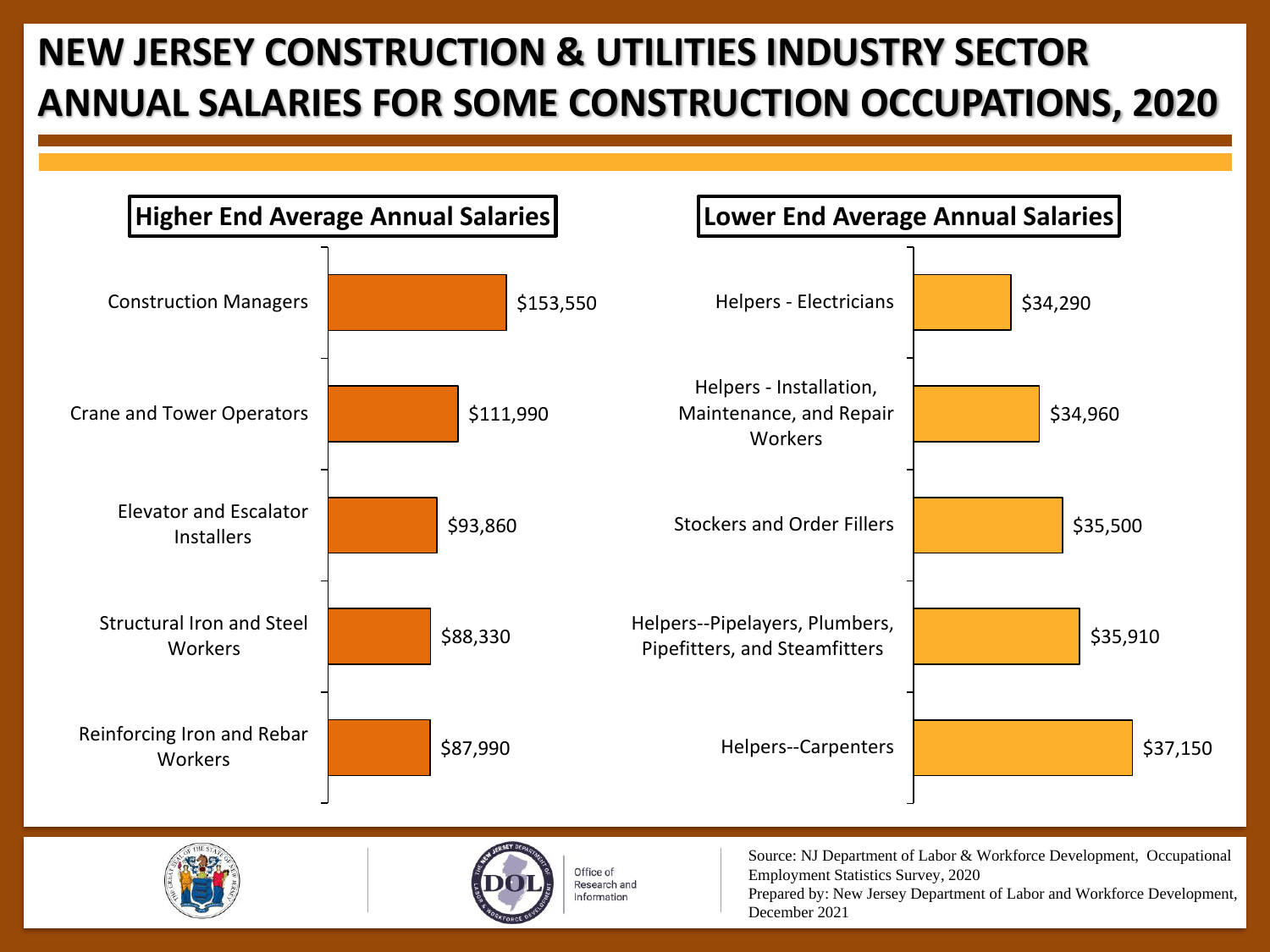# **NEW JERSEY CONSTRUCTION & UTILITIES INDUSTRY SECTOR ANNUAL RESIDENTIAL BUILDING PERMITS BY CONSTRUCTION TYPE**



Prepared by: New Jersey Department of Labor and Workforce Development, December 2021